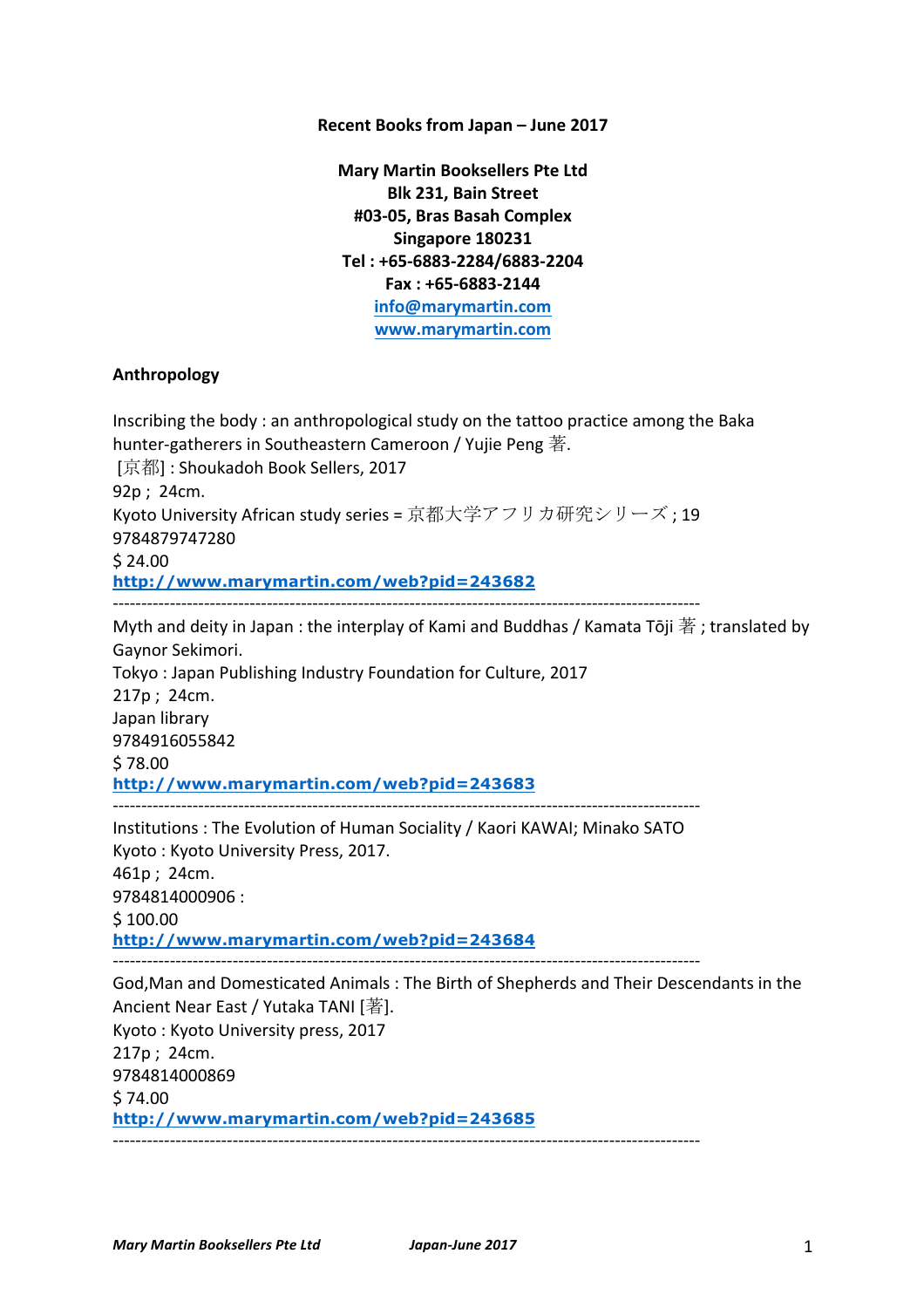JASCA : Japan Studies in Classical Antiquity. Vol.3(2017) / The Classical Society of Japan [編]. [京都] : The Classical Society of Japan ; Kyoto : Kyoto University Press (発売), c2017. 142p ; 21cm. 9784814001002 ISSN 2185-5692 \$40.00 **http://www.marymartin.com/web?pid=243686** -------------------------------------------------------------------------------------------------------

日本旧石器時代の起源と系譜 = ORIGINS AND GENEALOGY OF THE JAPANESE PALEOLITHIC / 安蒜政雄 著. 東京:雄山閣, 2017 254p ; 22cm. 9784639024736 \$84.00 **http://www.marymartin.com/web?pid=243687** -------------------------------------------------------------------------------------------------------

#### **Architecture**

Japan's wooden heritage = a journey through a thousand years of architecture / Terunobu Fujimori, Mitsumasa Fujitsuka 著; translated by Hart Larrabee. Tokyo: Japan Publishing Industry Foundation for Culture, 2017.3. 203p; 26cm. Japan library 9784916055828  $$102.00$ **http://www.marymartin.com/web?pid=243688** ------------------------------------------------------------------------------------------------------- 日本建築の形 = The Essence of Japanese Architecture. 2 / 齋藤裕 著・写真. 東京: TOTO出版, 2017 397p; 35cm. 9784887063631 \$ 360.00

**http://www.marymartin.com/web?pid=243689**

-------------------------------------------------------------------------------------------------------

JAPANESE GARDEN DESIGN / MARC PETER KEANE [著] ; Haruzō Ōhashi [撮影]. Tokyo: Tuttle Publishing, [2017]. 182p; 22×28cm. 9784805314258  $$42.00$ **http://www.marymartin.com/web?pid=243690** -------------------------------------------------------------------------------------------------------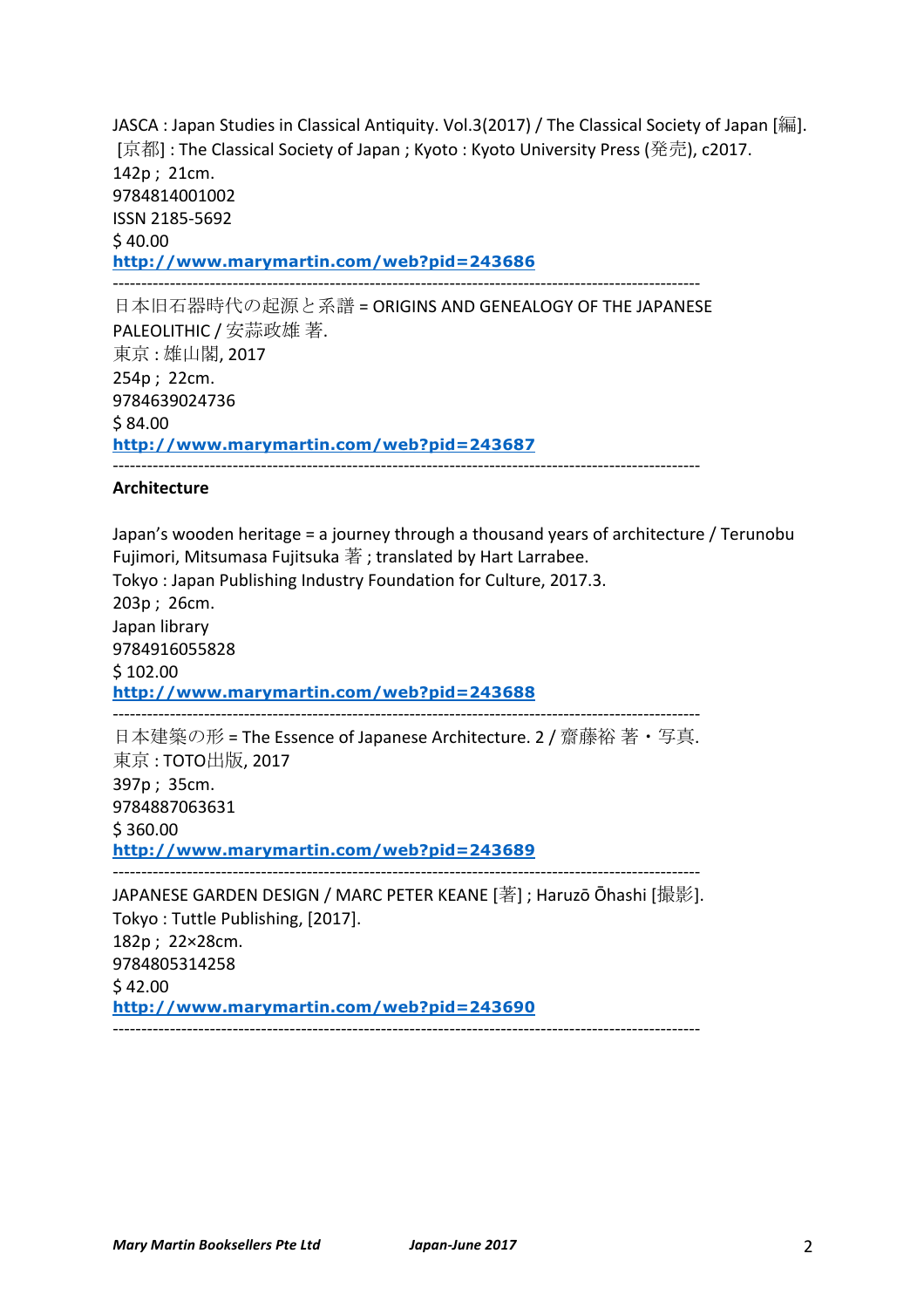*Mary Martin Booksellers Pte Ltd Japan-June 2017* 3

暁斎春画 = Sex and Laughter with Kyōsai : ゴールドマン・コレクション / 京都: 青幻舎, 2017.2. 227p; 20×20cm. 9784861525896 \$ 50.00

This book introduces the complete holdings of *shunga* by Kyōsai in the Israel Goldman collection, the largest private collection of the artist's work in the world. The twenty-nine works presented here offer a way to approach the circumstances in which the pictures were made and enjoyed, and also allow one to imagine being a part of the boisterous crowds gathered around the pictures

**http://www.marymartin.com/web?pid=243691**

------------------------------------------------------------------------------------------------------- 草間彌生全版画 = YAYOI KUSAMA PRINTS : 1979-2017 / 東京: 阿部出版, 2017 295p ; 30cm. 9784872424461  $$160.00$ **http://www.marymartin.com/web?pid=243692** -------------------------------------------------------------------------------------------------------

塩谷亮画集 = THE WORKS OF RYO SHIOTANI / 塩谷亮 著. 東京: 求龍堂, 2017.6. 170p ; 26×26cm. 9784763017062 \$ 76.00 **http://www.marymartin.com/web?pid=243693** ------------------------------------------------------------------------------------------------

THE NINJA AND THEIR SECRET FIGHTING ART / STEPHEN K.HAYES Tokyo: Tuttle Publishing, [2017].  $156p : 23cm.$ 9784805314302  $$26.00$ **http://www.marymartin.com/web?pid=243694**  $-$ 

# **Economics/Development Studies**

Comparative economic development in India, Pakistan, and Bangladesh : agriculture in the 20th century / Takashi Kurosaki Tokyo: Maruzen Publishing, c2017.  $235p : 22cm.$ Economic research series / The Institute of Economic Research Hitotsubashi University [編] ; no. 45 9784621301364  $$180.00$ **http://www.marymartin.com/web?pid=243695** -------------------------------------------------------------------------------------------

**Art**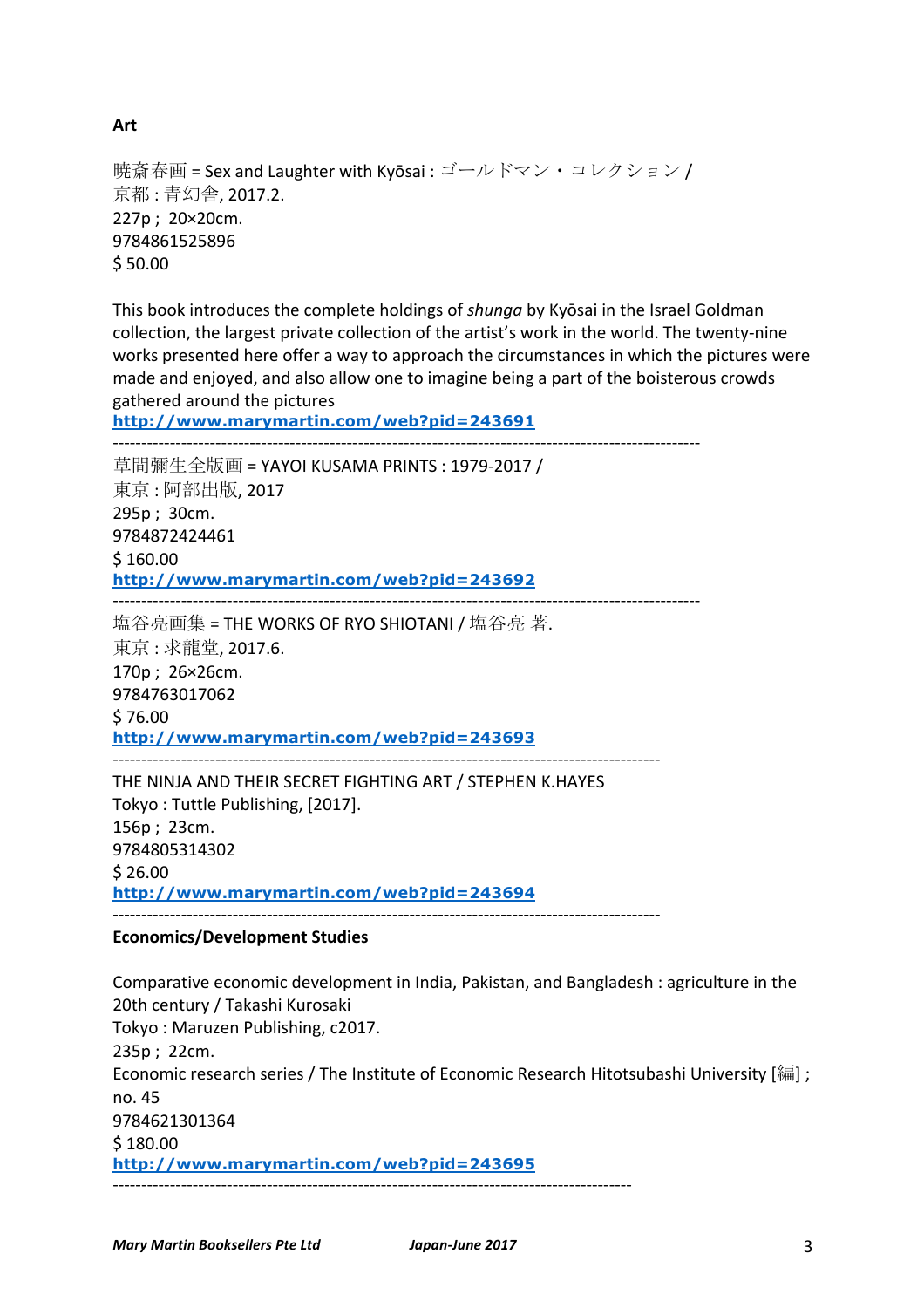Global class Japanese SMEs / Makoto Kurosaki 著; translated by Larry Greenberg. Tokyo: Japan Publishing Industry Foundation for Culture, 2017.3. 169p; 22cm. Japan library 9784916055811  $$66.00$ **http://www.marymartin.com/web?pid=243696** -------------------------------------------------------------------------------------------

Japanese research in business history : formerly the Japanese yearbook on business history. vol. 33 (2016) / editor Minoru Shimamoto. Tokyo: Business History Society of Japan ; Tokyo: Maruzen-Yushodo (発売), c2017.  $114p : 22cm.$ 9784841906882 ISSN 1349-807X  $$100.00$ 

The development of accounting history research in Japan / Yasuhiro Shimizu, Chie Sawanobori 著. The dividend policies and depreciation approaches of Japanese companies in the 1930s / Takashi Kitaura 著. A historical accounting analysis of bunmei-era registers at the Koyasan Tanigami-in Kongōshin-in (1479-1485) / Yumiko Sankoji 著. The making of a brand / Hideto Matsubara 著.

**http://www.marymartin.com/web?pid=243697**

------------------------------------------------------------------------------------------------

The Selected Works of Ryuzo Sato = 佐藤隆三著作集. 第7巻 / Ryuzo Sato 著. 東京:日本評論社, 2017 288p: 22cm. 9784535067578 \$ 240.00

Contents Symmetry and Economic Invariance. **http://www.marymartin.com/web?pid=243698**

------------------------------------------------------------------------------------------------ Industrial Renaissance : New Business Ideas for the Japanese Company / Kappei Hidaka [編 集]. Hachioji: Chuo University Press, 2017. 243p; 23cm. Research Series ; 39 9784805732380  $$62.00$ **http://www.marymartin.com/web?pid=243699** ------------------------------------------------------------------------------------------------ Guide to Japan-born : Inventory Freshness Control for managers / Shigeaki Takai  $\ddot{\mathcal{F}}$ . 東京: 幻冬舎メディアコンサルティング; 東京: 幻冬舎 (発売), 2017  $181p : 19cm.$ 

9784344911604  $$24.00$ **http://www.marymartin.com/web?pid=243700** ------------------------------------------------------------------------------------------------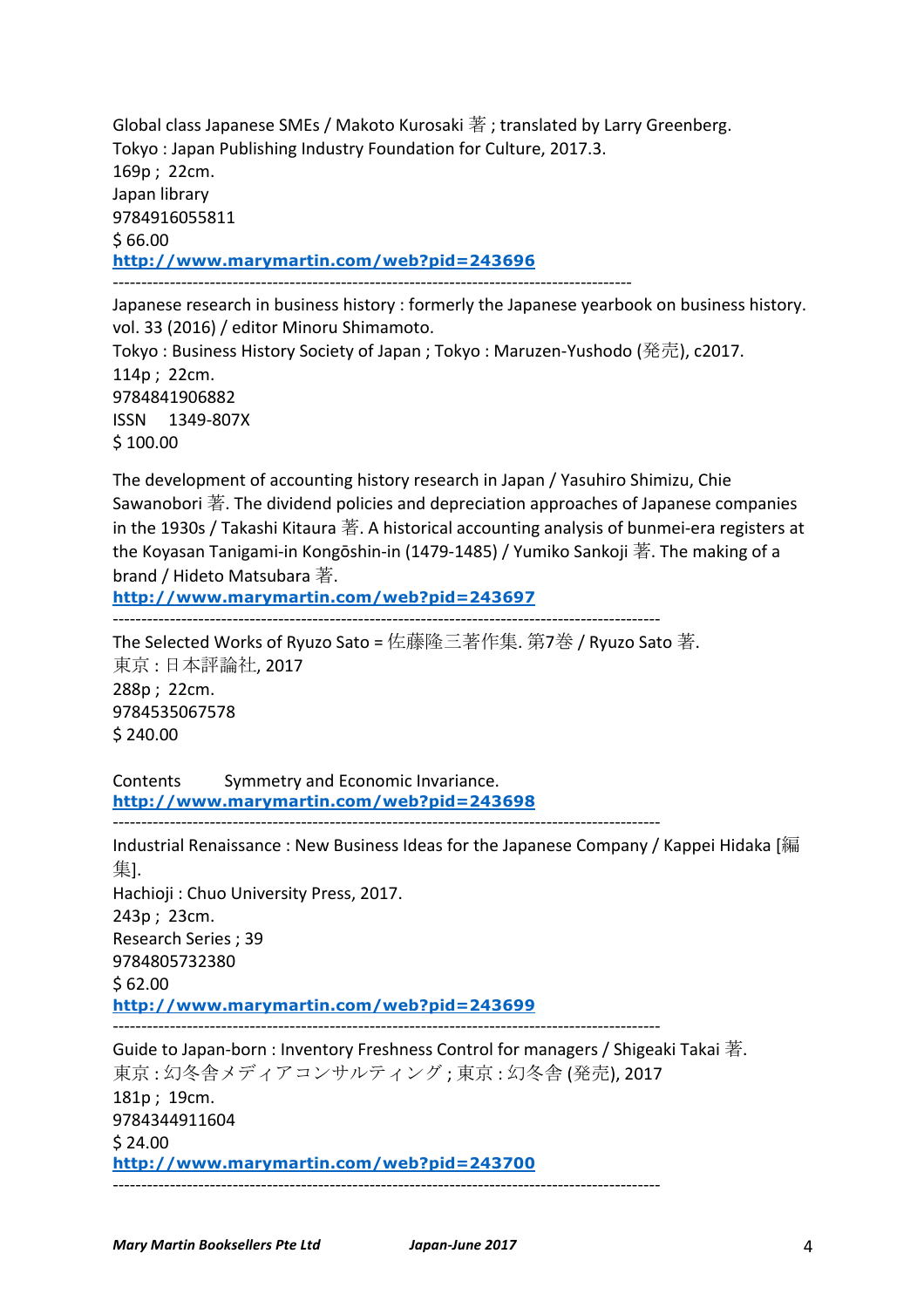Stakeholder Social Responsibility : A New Approach to Information Disclosure in Japanese Universities / Keikoh Ryu Tokyo: Chikura Shobo, 2017 182p; 22cm. 9784805111086  $$72.00$ **http://www.marymartin.com/web?pid=243701** ------------------------------------------------------------------------------------------------

Challenging Researches in Economic Sciences : Legal Informatics, Environmental Economics, Economics, OR and Mathematics / Munenori Kitahara, Hiroaki Teramoto [編]. [福岡] : Kyushu University Press, c2017.  $141p : 27cm.$ Series of Monographs of Contemporary Social Systems Solutions ; Volume8 9784798502069 \$ 100.00 **http://www.marymartin.com/web?pid=243702** ------------------------------------------------------------------------------------------------

### **Education**

Cultural diversity and international education / Miki Inui 2nd edition. Osaka: Union Press, 2017 72p ; 26cm. Lecture notes series 9784946428838  $$40.00$ **http://www.marymartin.com/web?pid=243703**

---------------------------------------------------------------------------------------------

## **General**

Bushido and the art of living : an inquiry into samurai values / Alexander Bennett Tokyo: Japan Publishing Industry Foundation for Culture, 2017 173p ; 23cm. Japan library 9784916055866  $$68.00$ **http://www.marymartin.com/web?pid=243704** ---------------------------------------------------------------------------------------- Self-respect and independence of mind : the challenge of Fukuzawa Yukichi / Kitaoka Shinichi 著 ; translated by James M. Vardaman. Tokyo: Japan Publishing Industry Foundation for Culture, 2017 335p; 22cm. Japan library 9784916055620 \$ 72.00 **http://www.marymartin.com/web?pid=243705** ----------------------------------------------------------------------------------------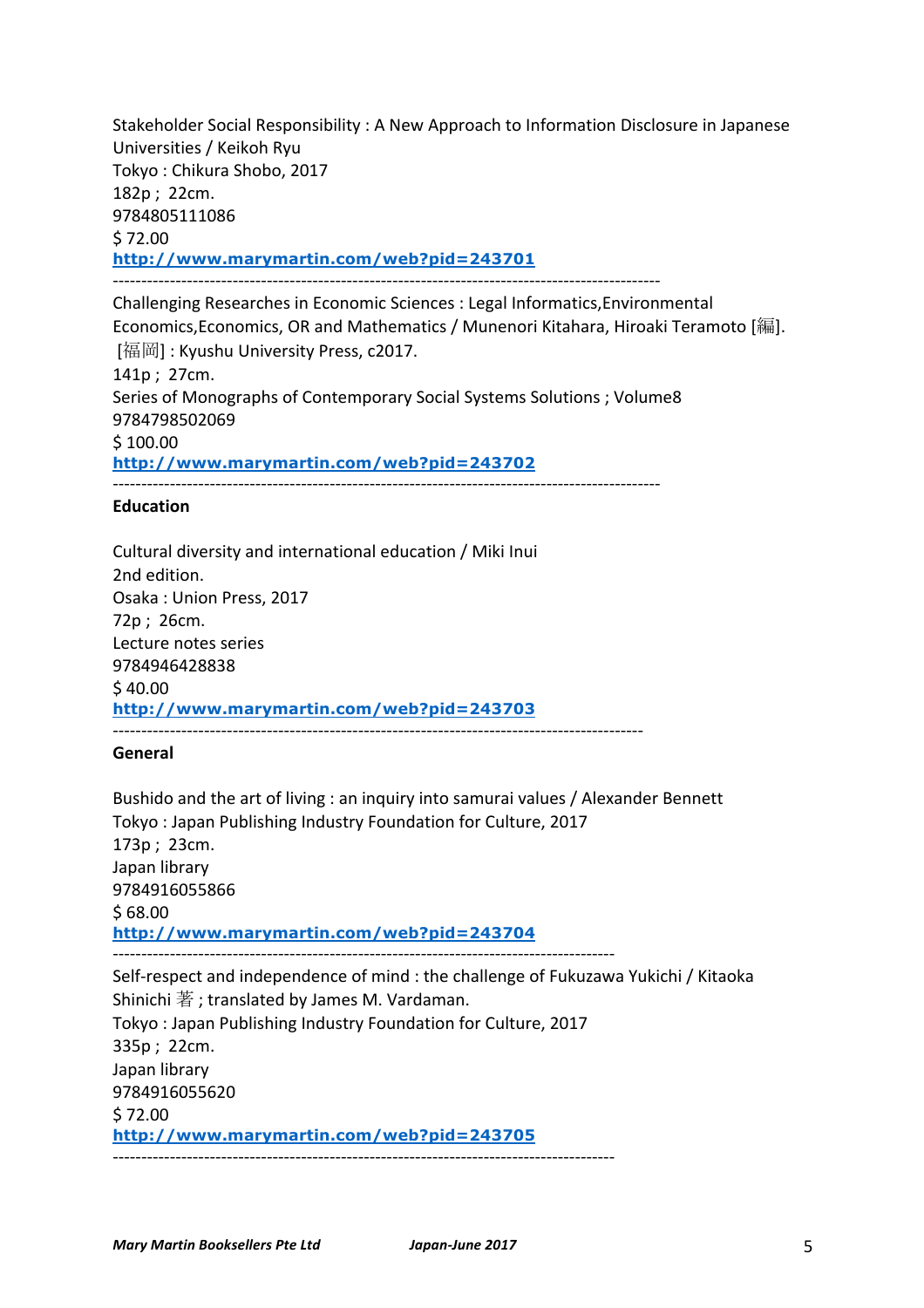AT HOME MINISTRY : The Spiritual Journey of Homeless People in Tokyo / Akira Watanabe  $\ddot{\ddot{\mathbf{x}}}$  ; translated by River Murakami, Marylou Bost. Tokyo: Yobel, 2017 143p; 21cm. 9784907486471  $$16.00$ **http://www.marymartin.com/web?pid=243706** ----------------------------------------------------------------------------------------

### **History**

The entrepreneur who built modern Japan : Shibusawa Eiichi / Shimada Masakazu ; translated by Paul Narum Tokyo: Japan Publishing Industry Foundation for Culture, 2017 186p; 23cm. Japan library 9784916055798  $$66.00$ **http://www.marymartin.com/web?pid=243707** ----------------------------------------------------------------------------------------

An introduction to Yōkai culture : monsters, ghosts, and outsiders in Japanese history / Komatsu Kazuhiko  $\ddot{\Xi}$ : translated by Hiroko Yoda, Matt Alt. Tokyo: Japan Publishing Industry Foundation for Culture, 2017 195p ; 22cm. Japan library 9784916055804 \$ 78.00 **http://www.marymartin.com/web?pid=243708** ------------------------------------------------------------------------------------------------

The origin and evolution of anesthesia in Japan / Akitomo Matsuki. 弘前: Hirosaki University Press, 2017 263p ; 25cm. 9784907192426  $$110.00$ **http://www.marymartin.com/web?pid=243709** ------------------------------------------------------------------------------------------------

Unsung heroes of old Japan / Michifumi Isoda : translated by Juliet Winters Carpenter. Tokyo: Japan Publishing Industry Foundation for Culture, 2017 207p; 22cm. Japan library 9784916055767  $$64.00$ **http://www.marymartin.com/web?pid=243710** ------------------------------------------------------------------------------------------------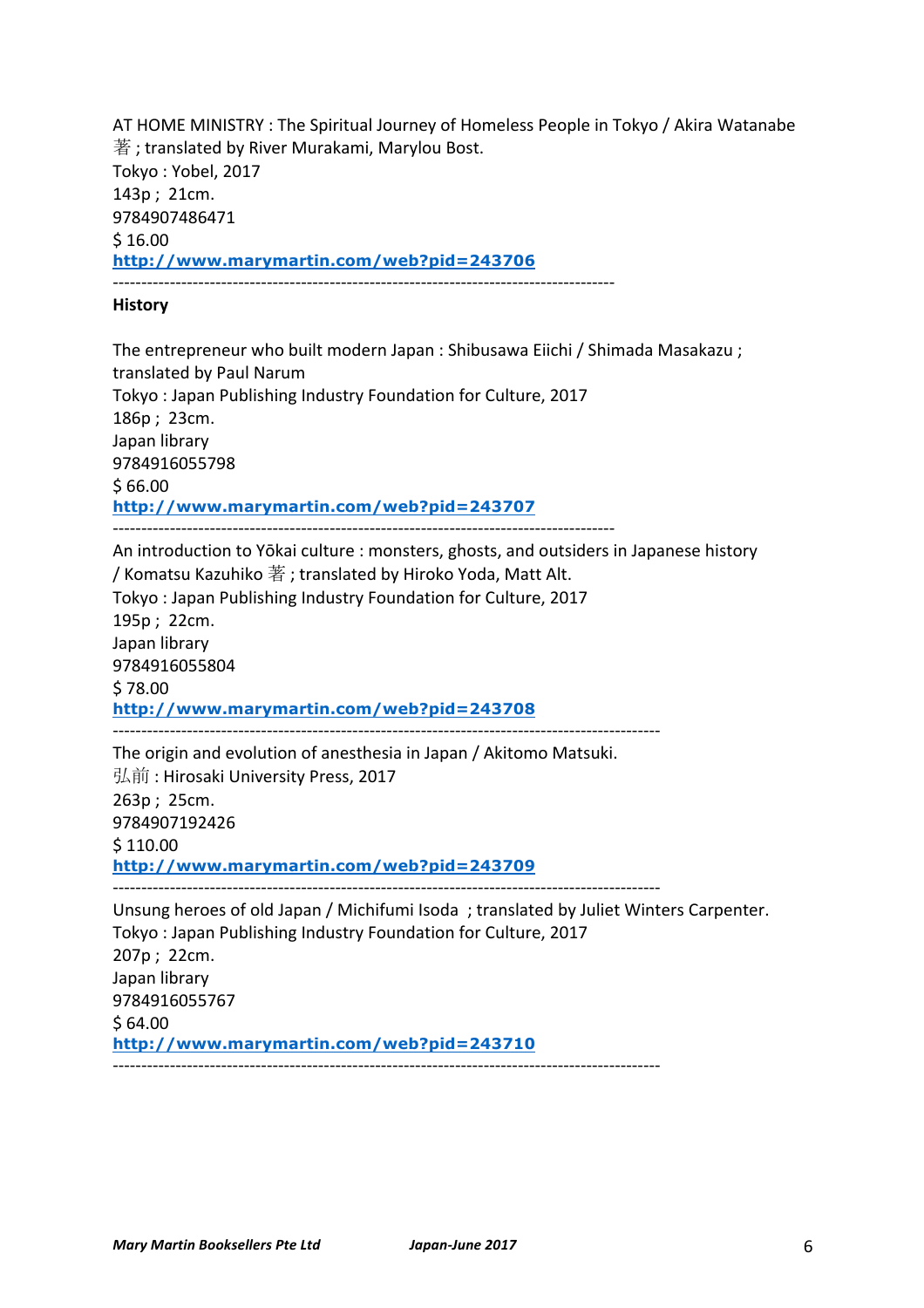A BRIEF HISTORY OF JAPAN : SAMURAI, SHOGUN AND ZEN : THE EXTRAORDINARY STORY OF THE LAND OF THE RISING SUN / JONATHAN CLEMENTS Tokyo: Tuttle Publishing, c2017.  $288p \boxtimes \boxplus 16p$ ; 21cm. 9784805313893  $$34.00$ **http://www.marymartin.com/web?pid=243711** ------------------------------------------------------------------------------------------------

Discover Sumo : Stories from Yobidashi Hideo / 山木秀男 著. Tokyo: Gendai Shokan Publishing, 2017 183p ; 19cm. 9784768457986  $$30.00$ **http://www.marymartin.com/web?pid=243712** ------------------------------------------------------------------------------------------------

#### **Law**

Japan Corporation Law Guide / Motonori Araki, Mitsuyoshi Saito  $\ddot{\ddot{\mathbf{x}}}$ . 3rd Edition. 東京: Dai-ichi hoki, 2017 587p ; 23cm. 9784474057265  $$500.00$ **http://www.marymartin.com/web?pid=243714** ------------------------------------------------------------------------------------------------

### **Linguistics**

A Grammar of Irabu : A Southern Ryukyuan Language / Michinori Shimoji Fukuoka: Kyushu University Press, c2017. 434p ; 24cm. Studies in the Humanities : 12 9784798501956  $$200.00$ **http://www.marymartin.com/web?pid=243715** ------------------------------------------------------------------------------------------------

On Weak-Phases : An Extension of Feature-Inheritance / Tomonori Otsuka [著]. Fukuoka: Kyushu University Press, c2017. 207p; 24cm. Studies in the Humanities ; 11 9784798501970  $$120.00$ **http://www.marymartin.com/web?pid=243717** ------------------------------------------------------------------------------------------------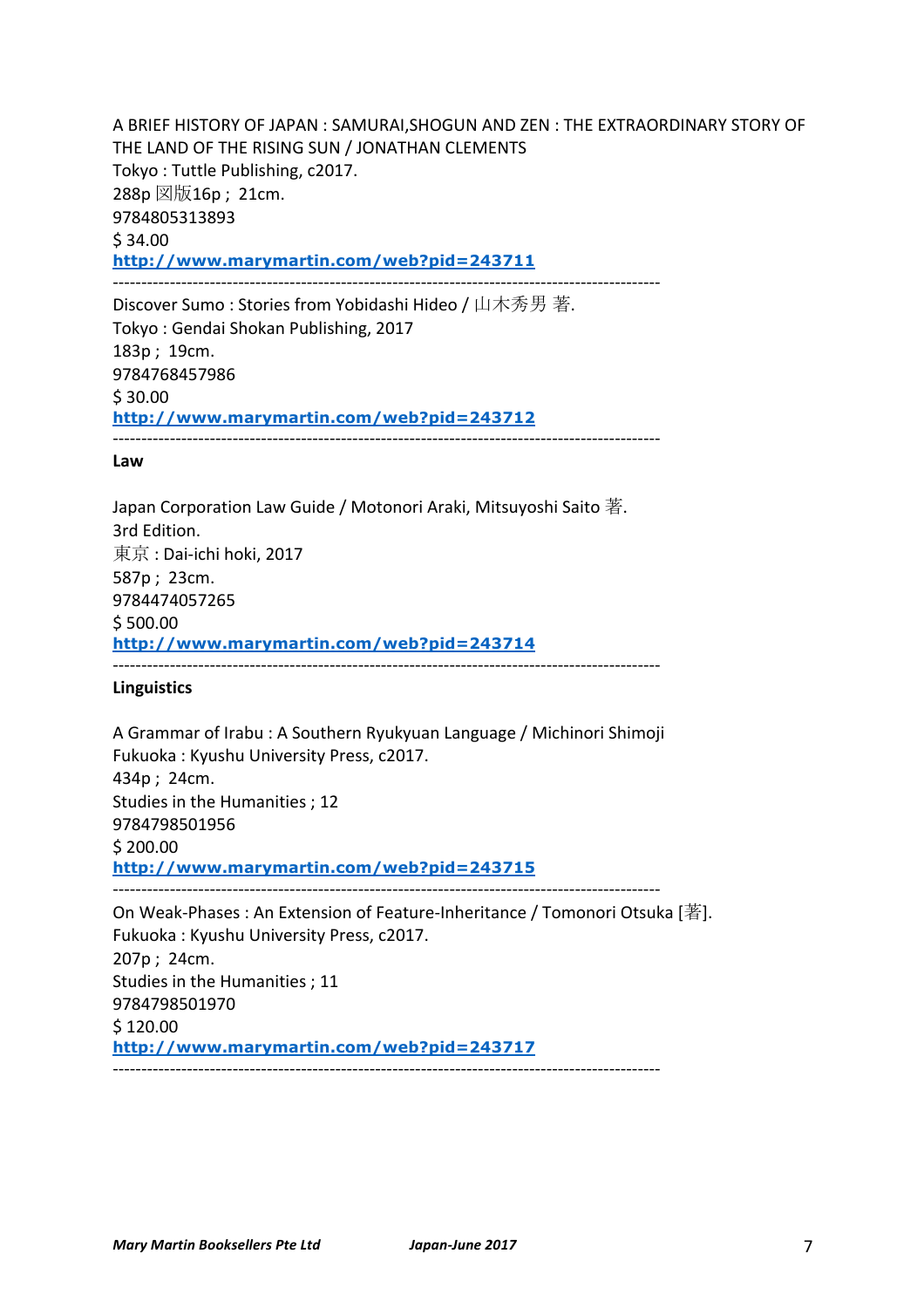# **Literature**

JAPANESE SHORT STORIES / Ryunosuke Akutagawa [著] ; [TAKASHI KOJIMA] [訳]. Tokyo: Tuttle Publishing, [2017]. 224p; 21cm. 9784805314500 \$ 30.00 **http://www.marymartin.com/web?pid=243722** ------------------------------------------------------------------------------------------------

JUNPA 5th Anniversary Commemorative International Poetry Festival : reading poems anthology : granted by the Japan World Exposition 1970 Commemorative Fund : February 12, 2017 (Sunday) - February 14, 2017 (Tuesday). [京都] : Japan Universal Poets Association, [2017]. 154p; 30cm. **JUNPA** books 9784908202308  $$20.00$ **http://www.marymartin.com/web?pid=243723** ------------------------------------------------------------------------------------------------

## **Performing Arts**

Soetsu Yanagi : selected essays on Japanese folk crafts / Soetsu Yanagi 著; with the cooperation of the Japan Folk Crafts Museum ; translated by Michael Brase. Tokyo: Japan Publishing Industry Foundation for Culture, 2017.3. 245p; 23cm. Japan library 9784916055750 \$84.00 **http://www.marymartin.com/web?pid=243724** ------------------------------------------------------------------------------------------------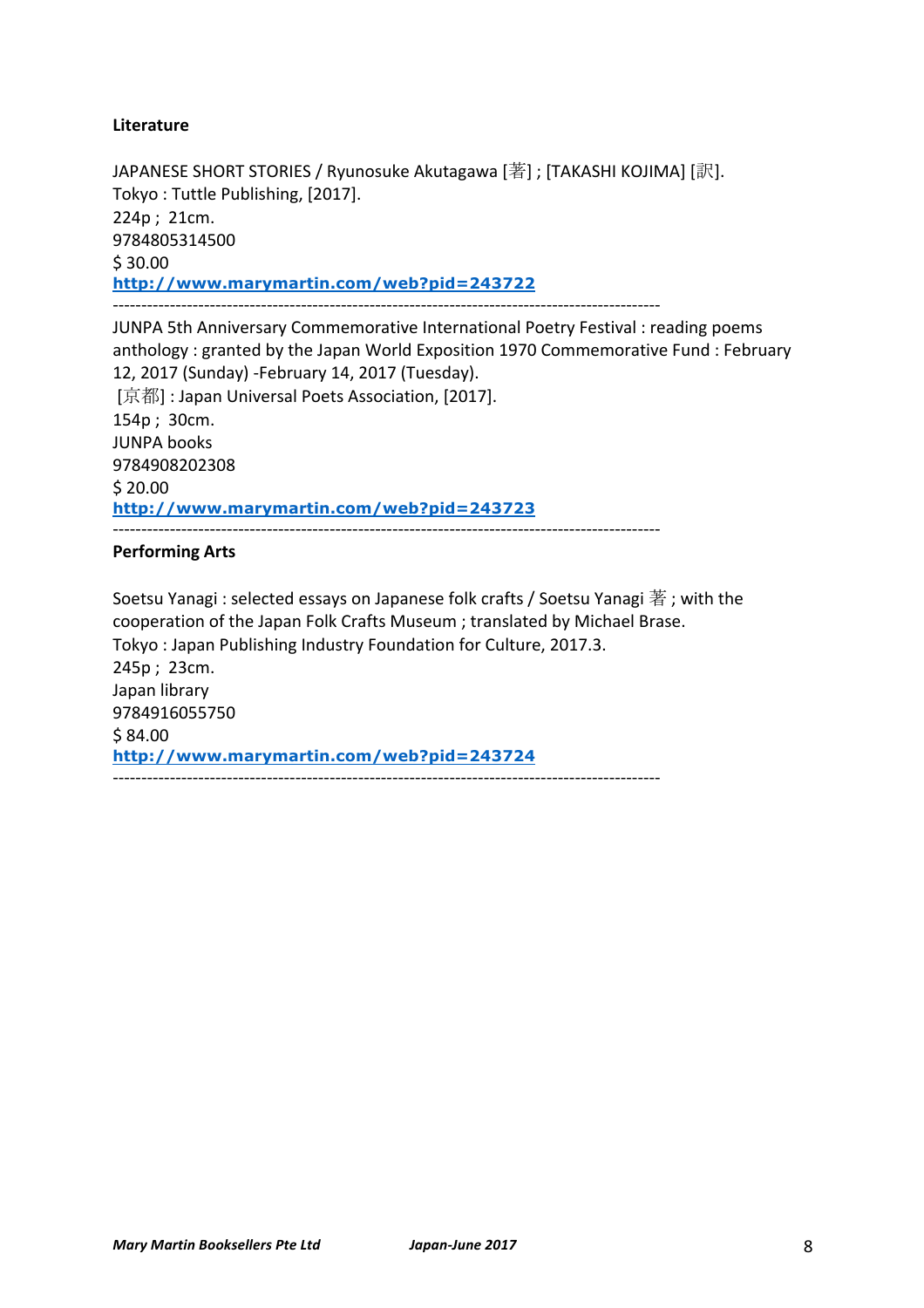# **Politics/International Relations**

Games of conflict and cooperation in Asia / Motoshi Suzuki, Akira Okada editors.

Tokyo: Springer, c2017.

 $275p : 25cm.$ 

The political economy of the Asia Pacific / series editor Vinod K. Aggarwal, ISSN: 1866-6507 9784431564645

 $$140.00$ 

Contents A rational approach to the study of international relations in Asia / Motoshi Suzuki.

Security cooperation and conflict management. Signaling game of collective self-defense in the U.S. -Japan alliance / Shuhei Kurizaki

Information sharing in early stage international disputes / Shoko Kohama, Atsushi Tago, Kazunori Inamasu.

Peacekeeping by the UN and regional organizations / Yukari Iwanami.

Security cooperation and arms control. Politics over the claim of individual self-defense at wars / Atsushi Tago.

International cooperation and institution formation / Akira Okada .

An agenda-setting game of the landmine ban treaty / Hikaru Hayashi

Trade cooperation. FTA/EPA negotiations and domestic reforms in two-level games analysis / Kaoru Ishiguro 

The paradox of compliance / Keisuke lida

Currency cooperation. Analyzing international developmental loan markets with rival lenders / Motoshi Suzuki, Keisuke lida, Shohei Doi

Globalism and regionalism / Motoshi Suzuki

**http://www.marymartin.com/web?pid=243725**

Perspectives on Sino-Japanese diplomatic relations = 「日中」外交戦争 / The Yomiuri Shimbun Political News Department  $\ddot{\Xi}$ ; translated by John Rossman.

Tokyo: Japan Publishing Industry Foundation for Culture, 2017

269p ; 22cm.

Japan library

9784916055873

 $$72.00$ 

**http://www.marymartin.com/web?pid=243726**

------------------------------------------------------------------------------------------------

The self-defense forces and postwar politics in Japan / Sado Akihiro  $\frac{1}{4}$ ; translated by Noda Makito 訳.

Tokyo: Japan Publishing Industry Foundation for Culture, 2017  $374p$  ;  $23cm$ . Japan library 9784916055743  $$89.00$ 

**http://www.marymartin.com/web?pid=243727** ------------------------------------------------------------------------------------------------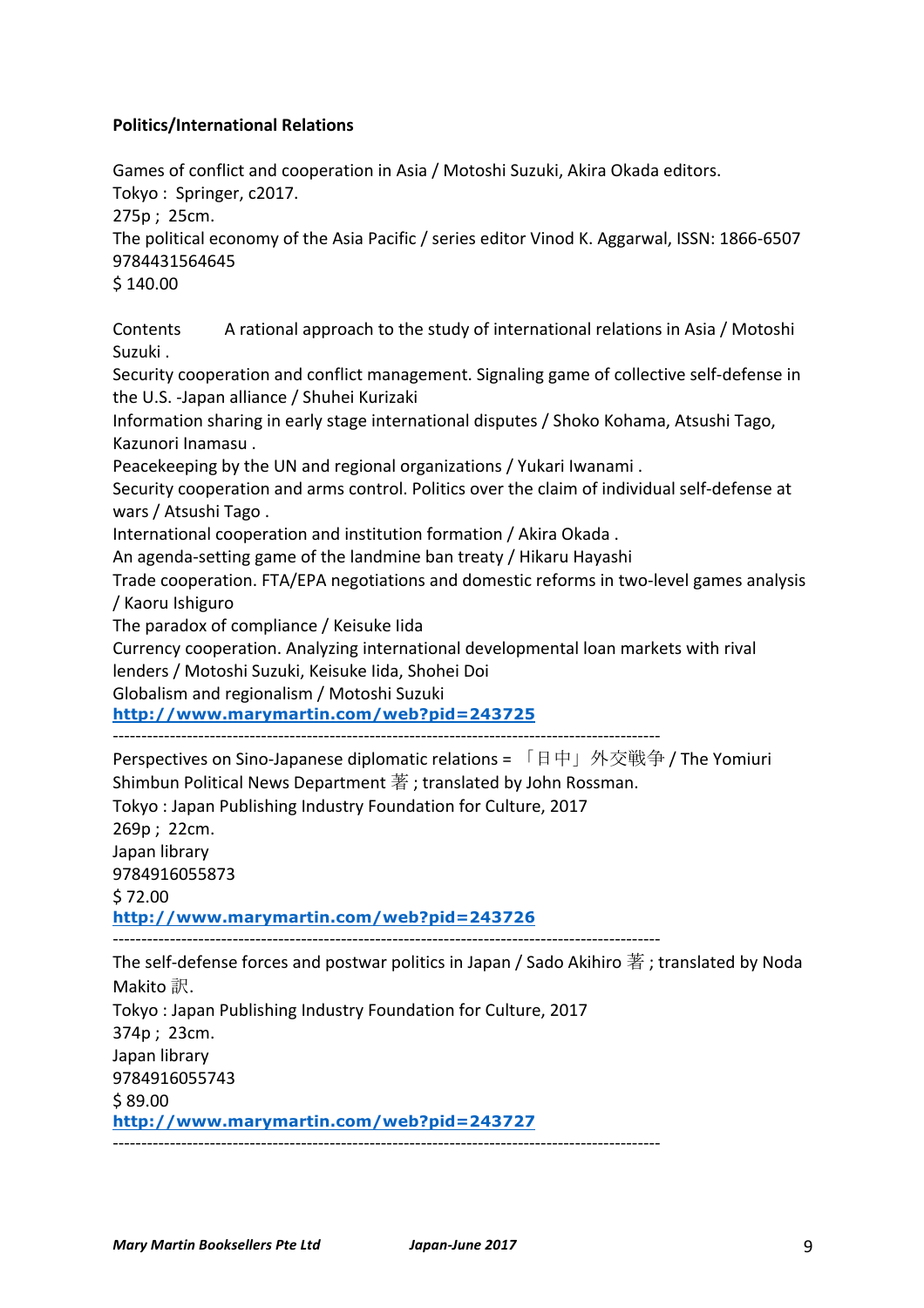## **Religion-Buddhism**

**Śrāvakabhūmi and Buddhist Manuscripts** = 『声聞地』と仏教写本 / edited by Seongcheol Kim, Jundo Nagashima. Tokyo : Nombre, 2017 278p; 26cm. 9784866440057  $$160.00$ **http://www.marymartin.com/web?pid=243728** ------------------------------------------------------------------------------------------------

### **Sociology**

Social transformation and cultural change in South Asia : from the perspectives of the socioeconomic periphery / edited by Takashi Shinoda, Takako Inoue, Toshihiko Suda. Tokyo: The Institute of Oriental Studies, Daito Bunka University, 2017. 264p ; 22cm. 9784904626276  $$140.00$ **http://www.marymartin.com/web?pid=243729** ------------------------------------------------------------------------------------------------

The happy youth of a desperate country : the disconnect between Japan's malaise and its millennials / Noritoshi Furuichi ; translated by Raj Mahtani. Tokyo: Japan Publishing Industry Foundation for Culture, 2017 281p ; 23cm. Japan library 9784916055835  $$72.00$ **http://www.marymartin.com/web?pid=243730** ------------------------------------------------------------------------------------------------ Transformed bodies and gender : experiences of women pro wrestlers in Japan / Keiko Aiba [著].

Osaka: Union Press, 2017. 240p ; 24cm. 9784946428814  $$100.00$ **http://www.marymartin.com/web?pid=241569**

------------------------------------------------------------------------------------------------

International Migration and Wellness Innovation in the United States, Sweden, and Japan / Kazumi Hoshino, Winston Tseng, Nancy Hikoyeda, Dolores Gallagher-Thompson 東京: Kazama Shobo, 2017 190p ; 21cm. 9784759921731  $$70.00$ **http://www.marymartin.com/web?pid=243731** ------------------------------------------------------------------------------------------------